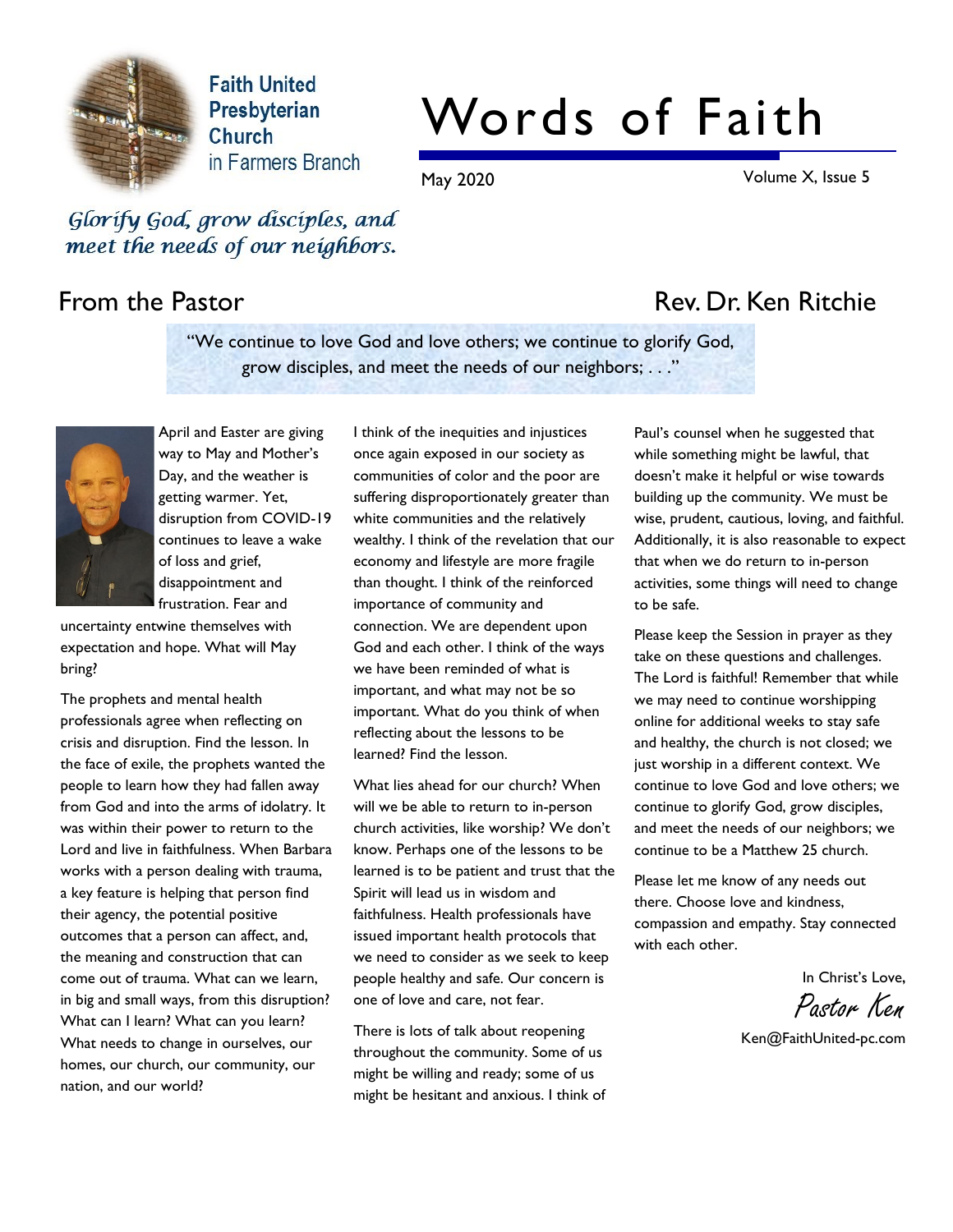# Page 2 Words of Faith

### Presbyterian Women Mary Marxer

The Presbyterian Women Circles will conclude their Bible study, Horizons "Love Carved In Stone: A Fresh Look at the Ten Commandments" this month.

Tuesday Morning Circle-2nd Tuesday, Circle moderator, Linnie Hinkle. Evening Circle Moderator, Patti Sloey.

Amidst the COVID-19 crisis, we have been called to be flexible and patient as we plan new ways to have worship, Sunday school classes, and our PW Bible study.

Once again, we are grateful to Jennifer Tiemann as she has graciously agreed to teach a Joint PW Circle on Tuesday, May 12 at 1 p.m. She will lead the study via Facebook Live,

lesson #9. The Faith United Facebook page is the same way that Pastor Ken has led us in worship during April and May. We hope you can join us online as we

 $f$  LIVE

join together for lesson #9. The lesson will be available by Tuesday, May 12 at 1 p.m. and can be viewed at your convenience.

www.facebook.com/FaithUnitedFarmersBranch

# **WORSHIP** Find us on **Facebook E** YouTube

## Online Worship Continues

We will continue to worship online through May.

You will find Worship Guides and resources on our website: www.FaithUnited-pc.com

You will see the logos (right) on the website and can choose which method you would like to worship with. The Faith United Facebook page is the only "Live" option. The YouTube channel will be updated as soon as possible after the worship or class event.

### Teen Class Continues

The Teen Sunday school Class, a joint ministry between Iglesia Emmanuel and Faith United, each week on Zoom! Zoom is an online meeting site. Barbara will be leading the class. Teens should send Barbara their email address and she will send a link for them to join the class on Sunday morning! Barbara's email is toohappy50@yahoo.com





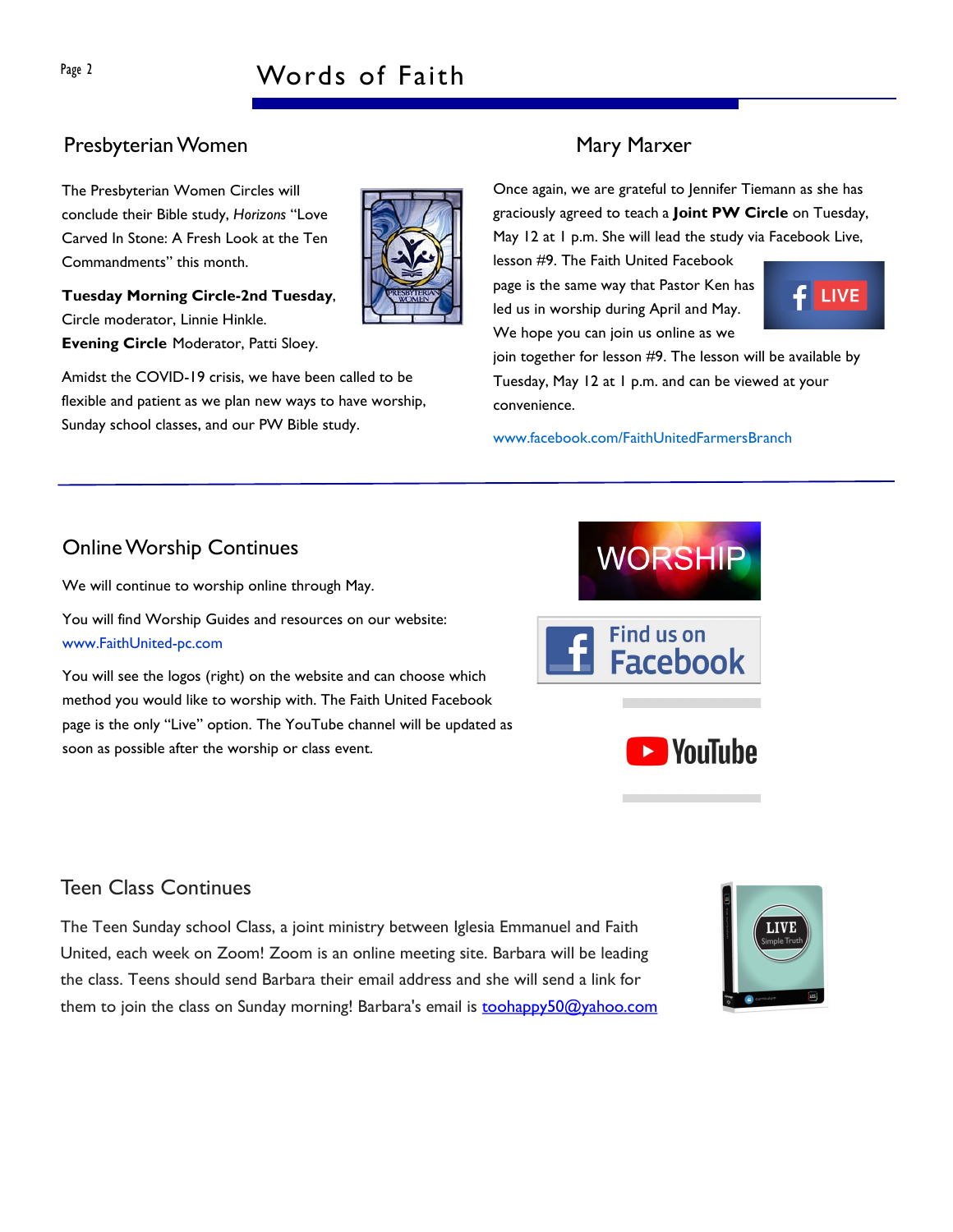#### Happy Birthday!

| May I |                     | May 6  |                          | May 17        |                     |  |
|-------|---------------------|--------|--------------------------|---------------|---------------------|--|
|       | Nathan Miller       | ₩      | Jan Cole                 | 豢             | <b>Cathy Marxer</b> |  |
| May 2 |                     | May II |                          | <b>May 30</b> |                     |  |
|       | Anne Kirchmeyer     | ₩      | Fiona Coughenour         | 兼             | <b>Steve Nelson</b> |  |
| 豢     | Mary Marxer         | May 15 |                          |               |                     |  |
| May 3 |                     | ₩      | Joan Nelson              |               |                     |  |
| 楽     | <b>Charlie Cole</b> |        | <b>Grace Stottlemyer</b> |               |                     |  |
| May 4 |                     | May 16 |                          |               |                     |  |
| 楽     | George Mills        | 鮝      | Linnie Hinkle            |               |                     |  |

Next newsletter is June 2020. Deadline

for articles, Friday, May 22.

Contact church office or Brenda

Swindle via email to submit articles.





#### Rehab/At Home:

- Margaret Jones
- Anne Mobley
- Wanda Mosher
- © Freddie Simmons

#### Prayers for:

- Grethel Creech
- Dale Durcholz
- Kathie Heffler
- © Roger Jones
- © Hubert Laney
- Sugie Maxfield
- **Betty Runkel**
- Barbara Stein
	- © Dennis Van Deventer

### Weekly Bible Study class **Rich Lewis** Rich Lewis

Our adult Sunday School class, Weekly Bible Study, is currently being taught by video. Links to these videos are included in the weekly News Brief.

We will continue our study of the books of the prophets. The prophets are being examined in roughly chronological order. May begins with multiple weeks on Jeremiah. This will be followed by studies of Zephaniah, Ezekiel, and Daniel.

As usual, I will try to place these prophets in the context of there times by explaining the history surrounding their prophecies. I hope you can join us for our continued studies. If you have questions you may email me at rzlewis@gmail.com.

Expect updates and links to be on the website: www.FaithUnited-pc.com or the Faith United YouTube channel.